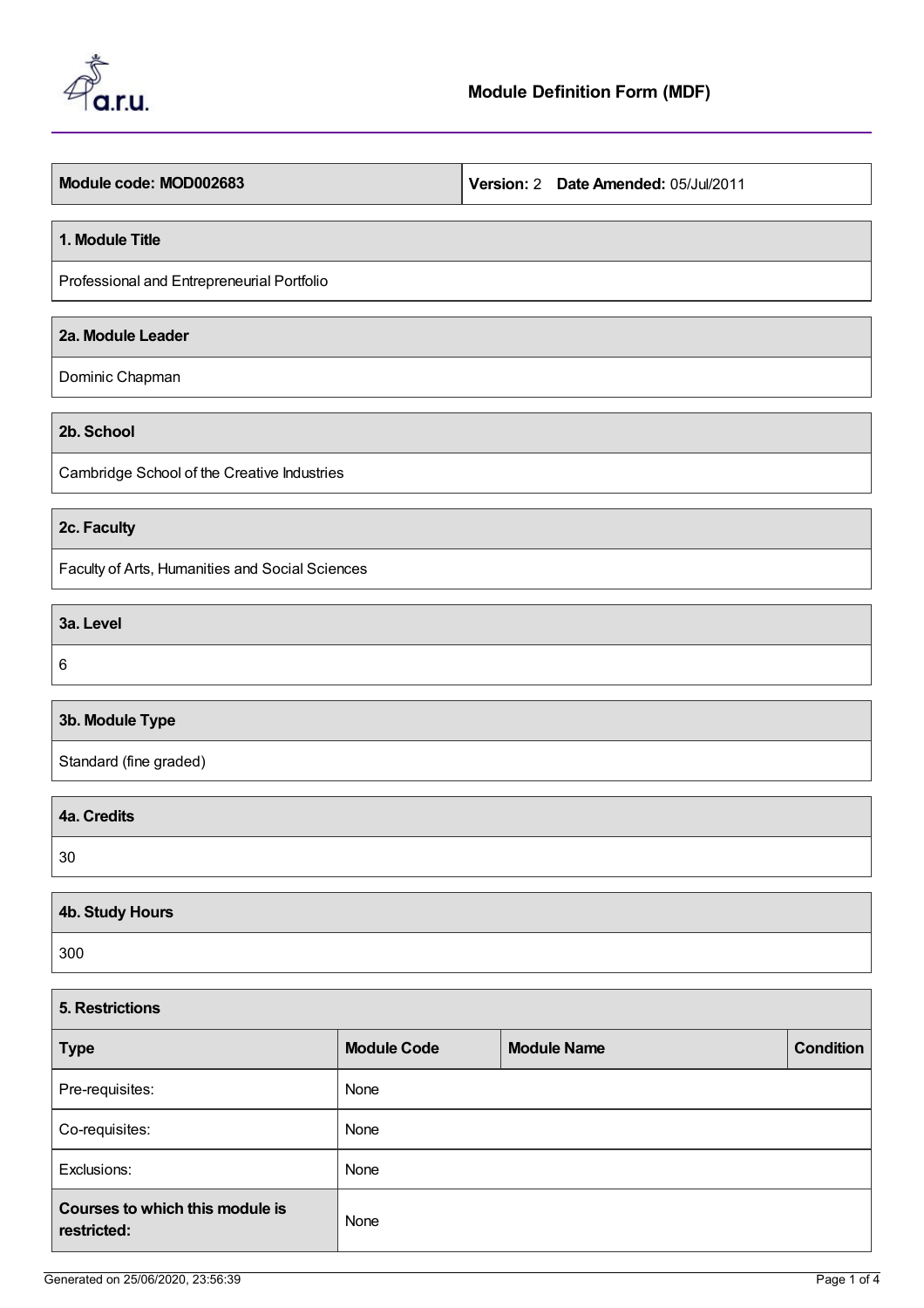## **6a. Module Description**

This module allows students to demonstrate their ability to create a professional quality artefact in a relevant aspect of their area of study. Based on the idea of creating a creative arts 'show reel the final work will demonstrate attainment in technical, professional and market knowledge. In this module students are required to take on a quasi-professional role in the development of a substantial piece of work which will include research, specification, design, documentation, development and evaluation. A key element is for students to evaluate their skill set, and, if necessary, specify and undertake a learning programme to gain the skills they need. As far as possible students will use real world market and commercial requirements to guide the development process from initial idea to the final deliverable. Weekly seminars will be used to guide and monitor progress with the emphasis on supporting appropriate learning activities rather than delivering content. Lectures on particular technologies relevant to student project topics may be covered as well as generic issues such as legal, professional and project management. The module will provide an opportunity to develop new skills or take existing knowledge further within a supportive framework. This might include the creation of a website, desktop application or complete game, either individually or as part of a small team. The assessment of the module is based on the research, justification, process, documentation, implementation and evaluation of an agreed artefact. This will be measured by three deliverables - the initial research / feasibility plan; an account of the project process, specification, design, implementation, skills development and professional issues; the finished artefact and presentation. Where group work is specified the contribution of each individual will be assessed separately. A professional and real world approach is encouraged and work can be undertaken for third party clients and practitioners of the industry.

## **6b. Outline Content**

- Matching aspirations to skills by looking at the skills and experience required to occupy various roles in application development teams in different market sectors.

- Research skills for trends in job markets and technology.

- Project management and client relationships; negotiating requirements, presentation of work in progress and assimilation of feedback; respecting client requirements and reconciling with independent assessments of professional quality; professional responsibilities to end users.

- The management, control and operation of a development methodology for an extended project; importance of change control and documentation.

- Assembling appropriate toolsets for the project; acquisition of skills on an 'as needed' basis; efficient organisation of workflow.

- Professional and legal issues relevant to a large software project - data protection, IPR, computer misuse and security.

- Testing and evaluation of a complex product; the importance of client and user involvement in the testing and evaluation process. Use of prototyping methodologies to control the implementation of client- and user-derived improvements.

#### **6c. Key Texts/Literature**

The reading list to support this module is available at: <http://readinglists.anglia.ac.uk/modules/mod002683>

#### **6d. Specialist Learning Resources**

Access to digital still cameras and video cameras, application and game development software and computers suitable for demanding graphical applications.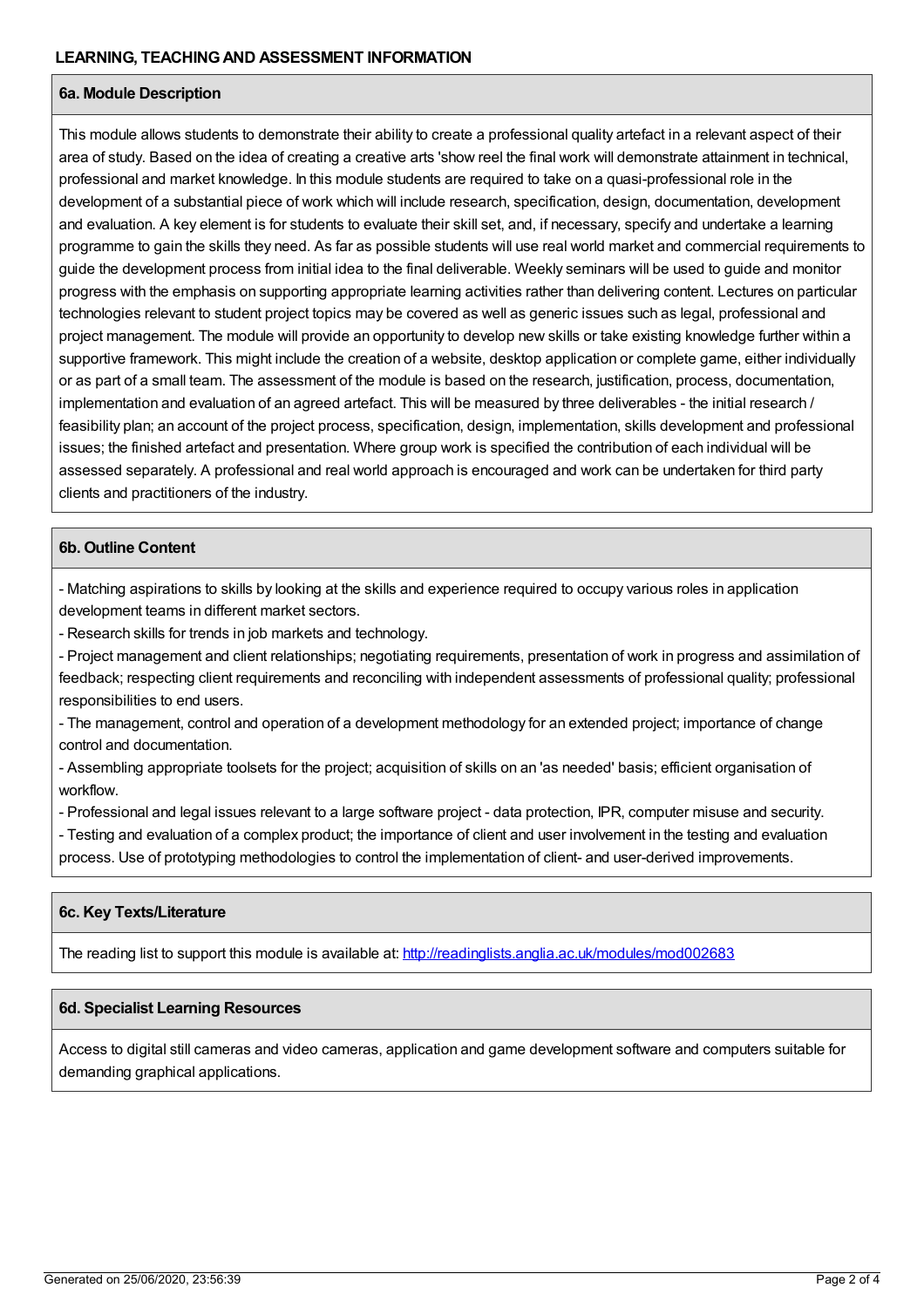| 7. Learning Outcomes (threshold standards) |                                                                |                                                                                                                                                                                                                                          |  |
|--------------------------------------------|----------------------------------------------------------------|------------------------------------------------------------------------------------------------------------------------------------------------------------------------------------------------------------------------------------------|--|
| No.                                        | <b>Type</b>                                                    | On successful completion of this module the student will be<br>expected to be able to:                                                                                                                                                   |  |
|                                            | Knowledge and Understanding                                    | Research technical and market trends and specify the development of a<br>product development plan to meet the requirements of a market sector or<br>client.                                                                              |  |
| 2                                          | Knowledge and Understanding                                    | Adapt standard development methodologies to the requirements of a<br>particular product and document development steps to a professional<br>standard.                                                                                    |  |
| 3                                          | Knowledge and Understanding                                    | Analyse and evaluate potential tools and techniques required in the<br>development of a specific software product. Plan, execute and critically<br>evaluate the necessary personal development to acquire those tools and<br>techniques. |  |
| 4                                          | Intellectual, practical, affective and<br>transferrable skills | Manage a significant project, negotiating the requirements for a substantial<br>software product and developing this product to a satisfactory completion.                                                                               |  |
| 5                                          | Intellectual, practical, affective and<br>transferrable skills | Design and develop a software product to a professional standard,<br>utilising appropriate and up-to-date technologies and techniques.                                                                                                   |  |
| 6                                          | Intellectual, practical, affective and<br>transferrable skills | Evaluate the success of the product with respect to potential or actual end<br>users and how this reflects their needs and aspirations in the form and<br>content of that product.                                                       |  |

| 8a. Module Occurrence to which this MDF Refers |                   |                                                |          |                         |
|------------------------------------------------|-------------------|------------------------------------------------|----------|-------------------------|
| Year                                           | <b>Occurrence</b> | <b>Period</b>                                  | Location | <b>Mode of Delivery</b> |
| 2019/0                                         | <b>ZZF</b>        | Template For Face To<br>Face Learning Delivery |          | Face to Face            |